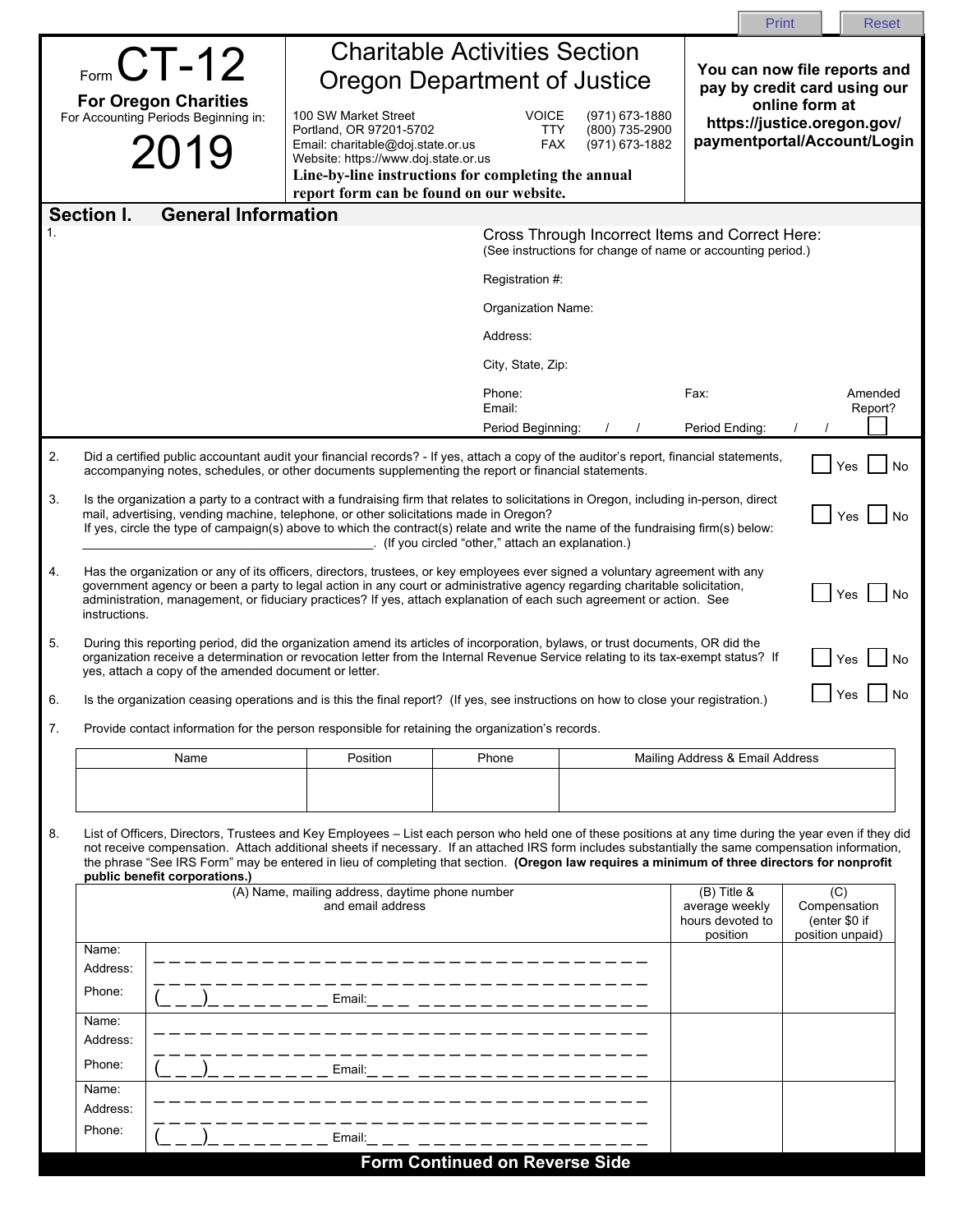| <b>Section II.</b><br><b>Fee Calculation</b>                                                                                                                                                                                                                                                                                                                                                                                                                                                                                                                                                                                                                                                                                                     |                                                                                                                                                                                                                                                                                                            |                                                                                                                                                                                                                                                                                                   |     |         |       |     |
|--------------------------------------------------------------------------------------------------------------------------------------------------------------------------------------------------------------------------------------------------------------------------------------------------------------------------------------------------------------------------------------------------------------------------------------------------------------------------------------------------------------------------------------------------------------------------------------------------------------------------------------------------------------------------------------------------------------------------------------------------|------------------------------------------------------------------------------------------------------------------------------------------------------------------------------------------------------------------------------------------------------------------------------------------------------------|---------------------------------------------------------------------------------------------------------------------------------------------------------------------------------------------------------------------------------------------------------------------------------------------------|-----|---------|-------|-----|
| 9.                                                                                                                                                                                                                                                                                                                                                                                                                                                                                                                                                                                                                                                                                                                                               |                                                                                                                                                                                                                                                                                                            | (From Line 12 (current year) on Form 990; Line 9 on Form 990-EZ; Part I, Line 12a on Form 990-PF; Line 9 on Form 1041;<br>or see the CT-12 instructions for how to calculate total revenue. Attach explanation if Total Revenue is \$0.)                                                          |     |         | 9.    |     |
| 10.                                                                                                                                                                                                                                                                                                                                                                                                                                                                                                                                                                                                                                                                                                                                              | \$0<br>\$25,000<br>\$50,000<br>\$100,000<br>\$250,000<br>\$500,000<br>$$1,000,000$ or                                                                                                                                                                                                                      | (See chart below. Minimum fee is \$20, even if total revenue is a negative amount.)<br>Amount on Line 9<br><b>Revenue Fee</b><br>\$24,999<br>\$20<br>\$49,999<br>\$50<br>\$99,999<br>\$90<br>\$249,999<br>\$150<br>\$499,999<br>\$200<br>\$300<br>$\sim 10$<br>\$999,999<br>\$400<br>more         |     |         |       | 10. |
| 11.                                                                                                                                                                                                                                                                                                                                                                                                                                                                                                                                                                                                                                                                                                                                              |                                                                                                                                                                                                                                                                                                            | Net Assets or Fund Balances at End of the Reporting Period<br>(From Line 22 (end of year) on Form 990, Line 21 on Form 990-EZ, or Part III, Line<br>6 on Form 990-PF; or see the CT-12 instructions to calculate. Attach explanation<br>if amount is \$0 or a negative number)                    | 11. |         |       |     |
| 12.                                                                                                                                                                                                                                                                                                                                                                                                                                                                                                                                                                                                                                                                                                                                              |                                                                                                                                                                                                                                                                                                            | Net Fixed Assets Used to Conduct Charitable Activities<br>(Generally, from Part X, Line 10c on Form 990, Line 23B on Form 990-EZ or Part<br>II, Line 14b on Form 990-PF; or see the CT-12 instructions to calculate. See the<br>CT-12 instructions if organization owns income-producing assets.) | 12. |         |       |     |
| 13.                                                                                                                                                                                                                                                                                                                                                                                                                                                                                                                                                                                                                                                                                                                                              | 13.<br>(Line 11 minus Line 12. If Line 11 minus Line 12 is less than \$50,000, write \$0.)                                                                                                                                                                                                                 |                                                                                                                                                                                                                                                                                                   |     |         |       |     |
| 14.                                                                                                                                                                                                                                                                                                                                                                                                                                                                                                                                                                                                                                                                                                                                              | 14.<br>(Line 13 multiplied by .0001. If the fee is less than \$5, enter \$0. Not to exceed \$2,000. Round cents to the nearest whole dollar.)                                                                                                                                                              |                                                                                                                                                                                                                                                                                                   |     |         |       |     |
| 15.                                                                                                                                                                                                                                                                                                                                                                                                                                                                                                                                                                                                                                                                                                                                              | Are you filing this report late? $\vert \vert$ Yes<br>15.<br>(If yes, the late fee is a minimum of \$20. You may owe more depending on how late the report is. See Instruction 15 for additional information or contact the<br>Charitable Activities Section at (971) 673-1880 to obtain late fee amount.) |                                                                                                                                                                                                                                                                                                   |     |         |       |     |
| 16.                                                                                                                                                                                                                                                                                                                                                                                                                                                                                                                                                                                                                                                                                                                                              | 16.<br>(Add Lines 10, 14, and 15. Make check payable to the Oregon Department of Justice.)                                                                                                                                                                                                                 |                                                                                                                                                                                                                                                                                                   |     |         |       |     |
| Attach a copy of the organization's federal 990 or other return and all supporting schedules and attachments that were filed with the IRS, except that<br>Form 990 & 990EZ filers do not need to attach a copy of their Schedule B. Also, if the organization did not file with the IRS or filed a 990-N, but had<br>17.<br>Total Revenue of \$50,000 or more, or Net Assets or Fund Balances of \$100,000 or more, see the instructions as the organization may be required to<br>complete certain IRS forms for Oregon purposes only. If the attached return was not filed with the IRS, then mark any such return as "For Oregon<br>Purposes Only." If your organization files IRS Form 990-N (e-Postcard) please attach a copy if available. |                                                                                                                                                                                                                                                                                                            |                                                                                                                                                                                                                                                                                                   |     |         |       |     |
| Under penalties of perjury, I declare that I am an officer/director of the organization. I have examined this return, including all<br><b>Please</b><br>accompanying forms, schedules, and attachments, and to the best of my knowledge and belief, it is true, correct, and complete.<br>Sign<br>$\Rightarrow$<br><b>Here</b>                                                                                                                                                                                                                                                                                                                                                                                                                   |                                                                                                                                                                                                                                                                                                            |                                                                                                                                                                                                                                                                                                   |     |         |       |     |
|                                                                                                                                                                                                                                                                                                                                                                                                                                                                                                                                                                                                                                                                                                                                                  |                                                                                                                                                                                                                                                                                                            | Signature of officer                                                                                                                                                                                                                                                                              |     | Date    | Title |     |
|                                                                                                                                                                                                                                                                                                                                                                                                                                                                                                                                                                                                                                                                                                                                                  |                                                                                                                                                                                                                                                                                                            | Officer's name (printed)                                                                                                                                                                                                                                                                          |     | Address |       |     |
| Paid<br>Preparer's<br>Use Only                                                                                                                                                                                                                                                                                                                                                                                                                                                                                                                                                                                                                                                                                                                   |                                                                                                                                                                                                                                                                                                            |                                                                                                                                                                                                                                                                                                   |     | Phone   |       |     |
|                                                                                                                                                                                                                                                                                                                                                                                                                                                                                                                                                                                                                                                                                                                                                  |                                                                                                                                                                                                                                                                                                            | $\Rightarrow$<br>Preparer's signature                                                                                                                                                                                                                                                             |     | Date    | Phone |     |
|                                                                                                                                                                                                                                                                                                                                                                                                                                                                                                                                                                                                                                                                                                                                                  |                                                                                                                                                                                                                                                                                                            | Preparer's name (printed)                                                                                                                                                                                                                                                                         |     | Address |       |     |

**Line-by-line instructions for completing the annual report form can be found at https://www.doj.state.or.us/charitableactivities/annual-reporting-for-charities/file-your-annual-report. If you click the appropriate link for this year's form, the instructions are included in that document.** If you would like us to send a copy of the instructions, please call us at 971-673- 1880 or send an email to charitable@doj.state.or.us.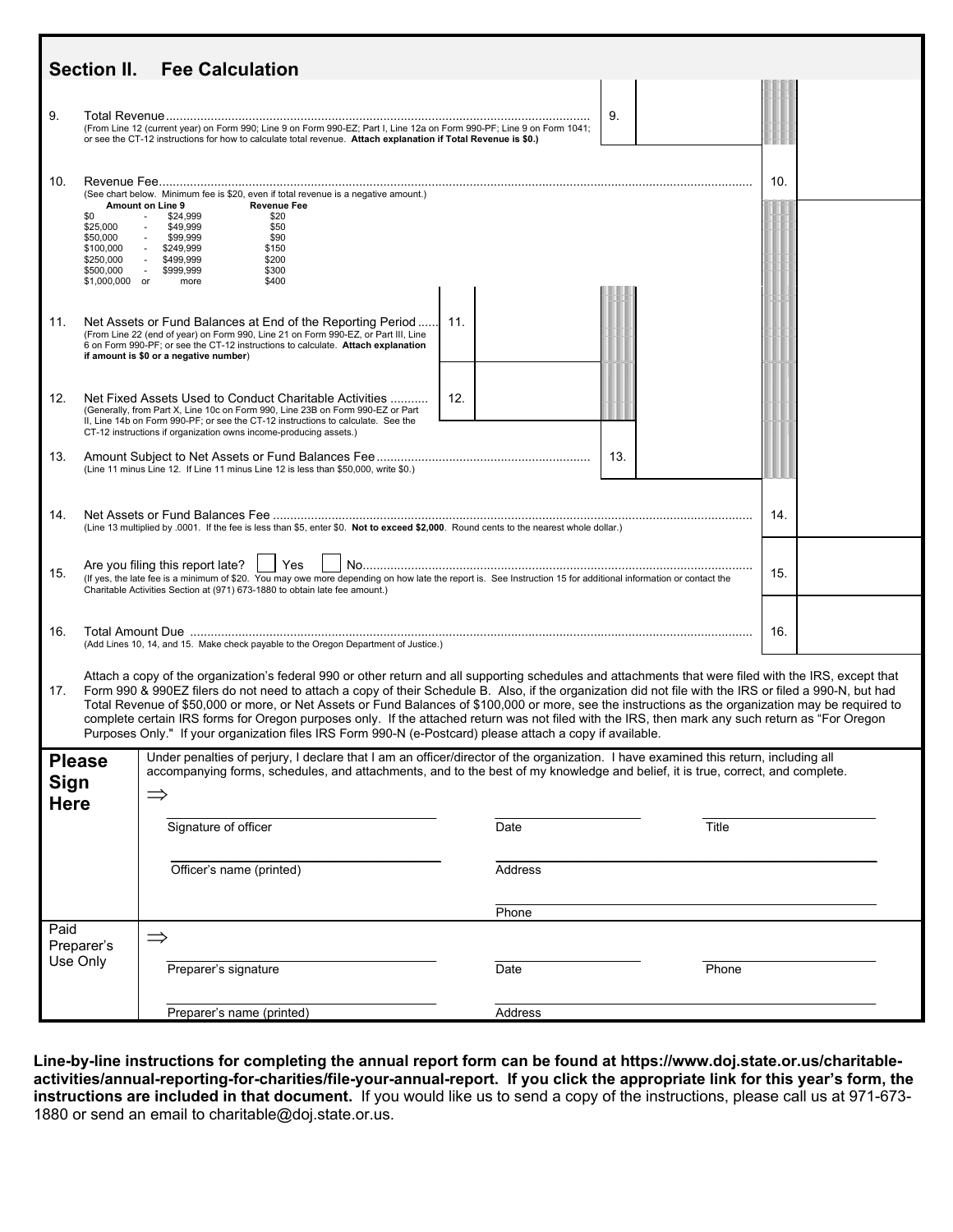# **2019 Form CT-12 Instructions**



**You can now complete and file reports online at https://justice.oregon.gov/paymentportal/Account/Login**

# **General Instructions**

#### **Purpose**

Oregon law charges the Attorney General with the duty and responsibility to represent the public's interest in charitable organizations and assets held or received for charitable purposes. The Attorney General carries out this responsibility by requiring charitable organizations to register and file periodic financial reports.

Once submitted, this Form and all attachments become a part of the public record. Any interested person may examine or obtain a copy of an annual report of a charitable organization by contacting the Charitable Activities Section. Reports can also be viewed on our website at https://justice.oregon.gov/Charities.

## **Who Must File**

All organizations registered with the Charitable Activities Section of the Oregon Department of Justice must annually file Form CT-12, CT-12F, or CT-12S unless the Attorney General has specifically exempted the organization from the reporting requirements.

### **What Form to File**

File Form CT-12 if the organization is incorporated, organized, or headquartered in Oregon.

File Form CT-12F if the organization is based or headquartered outside of Oregon. The Charitable Activities Section does not accept multi-state annual report forms in lieu of a completed Form CT-12F.

File Form CT-12S if the organization is a splitinterest trust that holds assets for the benefit of both charitable and non-charitable beneficiaries.

If the organization does not fit within any of the above categories, file Form CT-12.

**The Form year should match the starting year of the fiscal period covered by the report**.

### **Due Date**

The Form, all required attachments and schedules, and payment of fees are due in the

Charitable Activities Section's office no later than 4 months and 15 days after the end of the organization's fiscal year. If the due date falls on a weekend or legal holiday, the due date is the next business day.

The Charitable Activities Section does not use the postmark date to determine whether an organization has filed timely. Instead, filings are considered timely if they are physically received within 5 business days after the due date. All filings received more than 5 business days after the due date will be assessed a late charge. See Instruction 15 Late Fees.

### **Extensions for Filing**

An organization may apply for an extension of time to file. Extension requests must be received on or before the due date of the report to avoid a late fee. The maximum available extension period is 180 days. An extension to file is also an extension to pay any associated fees. Therefore, estimated payments should not be included with extension requests.

Please do not submit an incomplete CT-12/CT-12F/CT-12S if you intend to later supplement or amend your report with a copy of your IRS return. Instead, file an extension request so that you can submit a complete report by the extended due date with a copy of the appropriate IRS form attached.

Extensions may be requested through the Department of Justice website at https://justice.oregon.gov/Charities/Extensions. Follow the instructions carefully to ensure that we receive your request. Please contact our office if you have any questions or difficulties with your online request.

You should print and retain a copy of the online Confirmation of Extension Request. You should also expect to receive a confirmation of receipt of your online request.

You may also submit a written request or a copy of the organization's federal extension request (IRS Form 8868) **so long as the Charitable Activities Section receives the request or copy before the due date of the report.** The organization's 4 or 5-digit registration number should be noted on the top of all extension requests. If you would like acknowledgement that your extension request has been received, you should enclose an additional copy of the request and a self-addressed, stamped envelope.

In the event your request is denied, to avoid a late fee, the annual report must be submitted by the later of the due date or within 10 days after the organization receives notice of denial of the requested extension.

**Important Note**—**An extension request filed with the IRS or the Oregon Department of Revenue does NOT act as an extension with the Charitable Activities Section unless a copy is submitted to the Charitable Activities Section by the due date.**

## **Record Keeping**

Please retain a copy of this report and all supporting documentation for at least five years after the due date.

## **Rounding and Blank Lines**

Round all amounts on the report to the nearest whole dollar. Drop amounts under 50 cents and increase amounts from 50 to 99 cents to the next whole dollar. If the amount is zero write "\$0." and attach an explanation if requested.

**Do not leave any line blank.** Your report may be treated as incomplete if you leave blank lines.

#### **Important Reminders**

**Don't lose your tax-exempt status.** Most taxexempt organizations other than churches must file a yearly return with the IRS. Very small organizations are required to file IRS Form 990- N, also known as the e-Postcard. The IRS is required by law to revoke the tax-exempt status of any organization that has failed to file a required return for three consecutive years.

Please refer to https://www.irs.gov/charities-andnonprofits for more information about these requirements.

.

**Important information regarding Social Security numbers (SSNs)** – **Forms submitted to this office become a public record. In order to protect the privacy of named individuals, you should redact any SSNs (if used) from copies of any IRS forms submitted. Although we endeavor to redact SSNs from any forms we receive, we request your assistance in safeguarding this information by not including it in your submission.**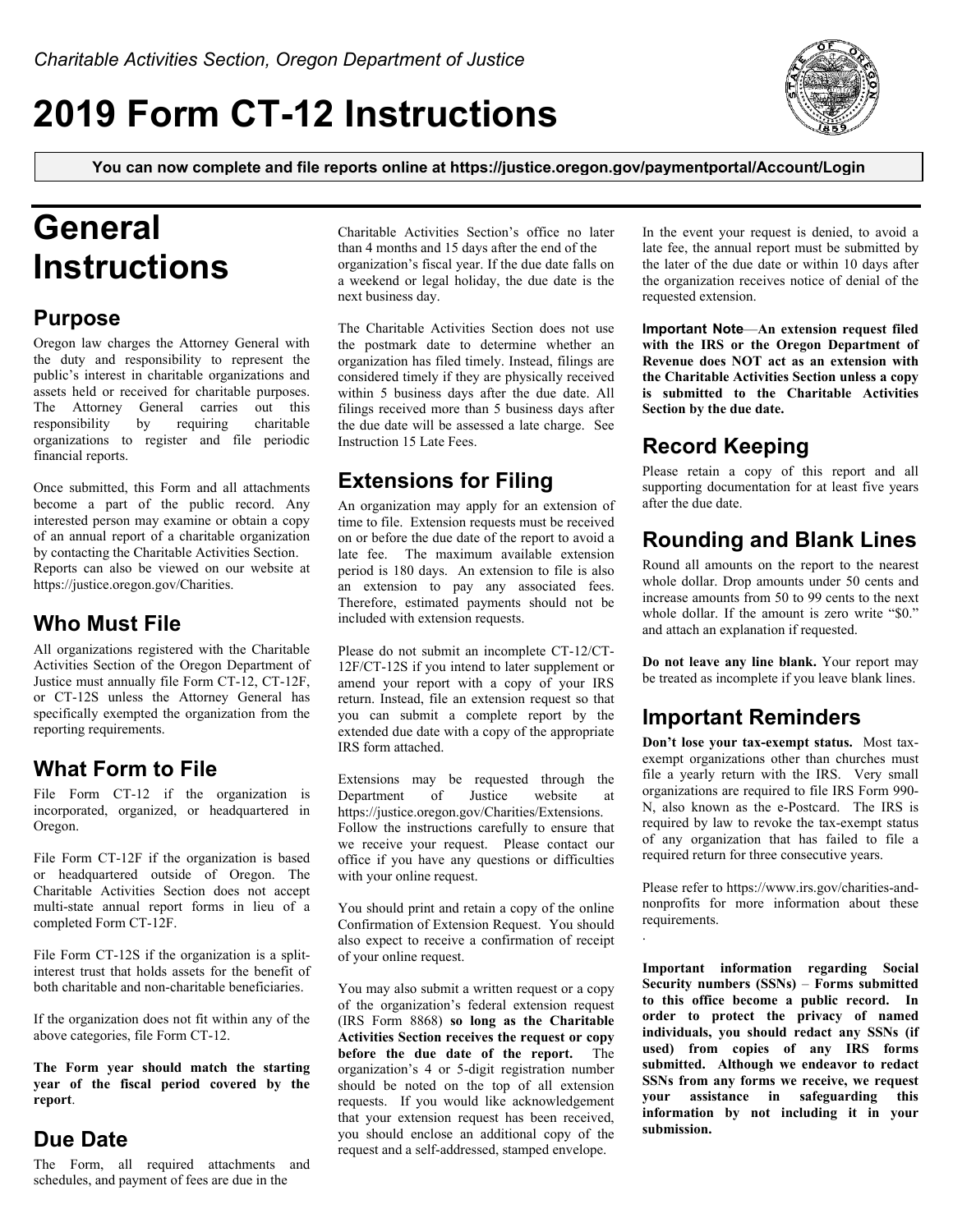## **Online Filing Option**

The Department has an online filing option if you would like to complete and file your report electronically and pay via credit card. For additional information, visit https://www.doj.state.or.us/charitableactivities/annual-reporting-for-charities/fileyour-annual-report/

## **How to Contact the Charitable Activities Section**

To obtain blank forms, mailed instructions, technical assistance or information about a charitable organization, contact the Charitable Activities Section or visit our website at:

 Charitable Activities Section Oregon Department of Justice 100 SW Market Street Portland, OR 97201-5702 Phone: (971)673-1880 TTY: (800)735-2900 Fax: (971)673-1882 Email: charitable@doj.state.or.us Website: https://www.doj.state.or.us

## **Where to File**

Send completed forms and corresponding fees to the above address. Do not send cash.

# **Line Instructions**

## **Section I.**

### **General Information**

### *1. Missing or Incorrect Information*

The Charitable Activities Section sends a form preprinted with name, address, contact information and registration number to all registered organizations. If the organization is returning one of these preprinted forms, provide any missing or corrected information. If the organization is completing a blank form, provide the requested information in this section.

#### **Name Changes**

If applicable, write the organization's new legal name. Attach a copy of the filed amended articles of incorporation or trust document that changed the organization's name.

#### **Address, Email, and Phone Number Changes**

If applicable, write the new address where mail for the organization should be directed in the future. If applicable, write the new daytime phone number, fax number and email address for the organization.

#### **Accounting Year Changes**

If applicable, write the organization's new or short reporting period. Preprinted forms are based upon the accounting period we have on record for the organization. If the organization has changed its fiscal year or is filing a final report for a period less than 12 months, the shortened period covered by the report must be noted here. If the organization is filing a final report, also see the instructions for line 6 for closing requirements.

**Short Year Report**—If the organization is filing a shortened report due to a change in fiscal year, see the instructions for line 13 for calculation of prorated Net Assets or Fund Balances fee.

#### **Amended Reports**

If amending previously submitted information for the same accounting period, check the amended report box. Either complete a blank form that includes the amended information or provide a copy of the previously submitted form that clearly shows what information is being amended. Submit any additional fee due with the amended report.

## *2. Independent Audit*

Check yes if the organization had an independent audit of its financial records performed by a certified public accountant. **Attach a copy of the auditor's report, the financial statements, the accompanying notes, schedules, or other documents supplementing the report or financial statements.** Do not submit copies that are professionally bound. If the audit has not been completed prior to the report due date, please note that and the estimated completion date on the CT-12.

## *3. Fundraising Contracts*

Check yes if the organization entered into a contract with a fundraising firm that relates to solicitations in Oregon, including in-person, direct mail, advertising, vending machine, telephone, or other solicitations made in Oregon. Circle the type(s) of campaign to which the contract(s) relates and write the name(s) of the fundraising firm(s) in the space provided. If you circled "other" as the type of campaign, attach an explanation.

## *4. Disclosure of Legal Action*

Check yes if the organization or any of its officers, directors, trustees or key employees ever signed a voluntary agreement with any government agency, such as a state attorney general, secretary of state, or local district attorney, or been a party to legal action in any court or administrative agency regarding charitable solicitation, administration, management, or fiduciary practices. This includes assurances of voluntary compliance or discontinuance involving the organization or any other proceeding in which the organization or any current officer, director, trustee, or key employee is subject to any injunction, order, or pending action relating to the solicitation of contributions, or administration of charitable assets. **Attach a written explanation of each such action or agreement, including the agency involved and the allegations. Also, attach a copy of any agreements or actions that occurred in the current reporting period.**

#### *5. Amendments to Articles of Incorporation, Bylaws, Trust Documents, or Tax-Exempt Status*

Check yes if during the reporting period the organization amended its articles, bylaws, or trust documents, or if the IRS issued a new taxexempt status ruling for the organization, including revocation.

**Important Note**—Attach copies of amendments to articles of incorporation bearing the Secretary of State's file stamp, signed and dated copies of amended bylaws, amended trust documents, and/or IRS determination letters.

## *6. Final Report*

Check yes if this is the final report for the organization.

If the organization is dissolving, the Charitable Activities Section must be notified in writing 20 days prior to the dissolution or the distribution of the organization's assets. This notification may be done either through a letter or submission of a completed Closing Form which can be obtained by contacting the Charitable Activities Section or from our website. Notification must include the disposition of assets including the name, address, phone number, and contact person of each organization that will receive any remaining assets and the amount of the assets involved or a copy of the minutes of the board meeting that approved the dissolution containing the same information.

If the organization is filing a final report for a reason other than a dissolution, such as the discontinuance of soliciting contributions, holding assets or conducting charitable activities in Oregon, there are similar notification requirements.

If the organization is a trust and is filing a final report for any reason, the Charitable Activities Section should be contacted for specific instructions and requirements related to closing procedures.

A final report must reflect the financial transactions of the charitable organization from the day after the close of its last accounting period to the date of the disposition of all remaining assets.

**Important Note**—Dissolving corporations must submit a copy of any articles of dissolution filed with the Corporation Division in addition to the information required above. If articles of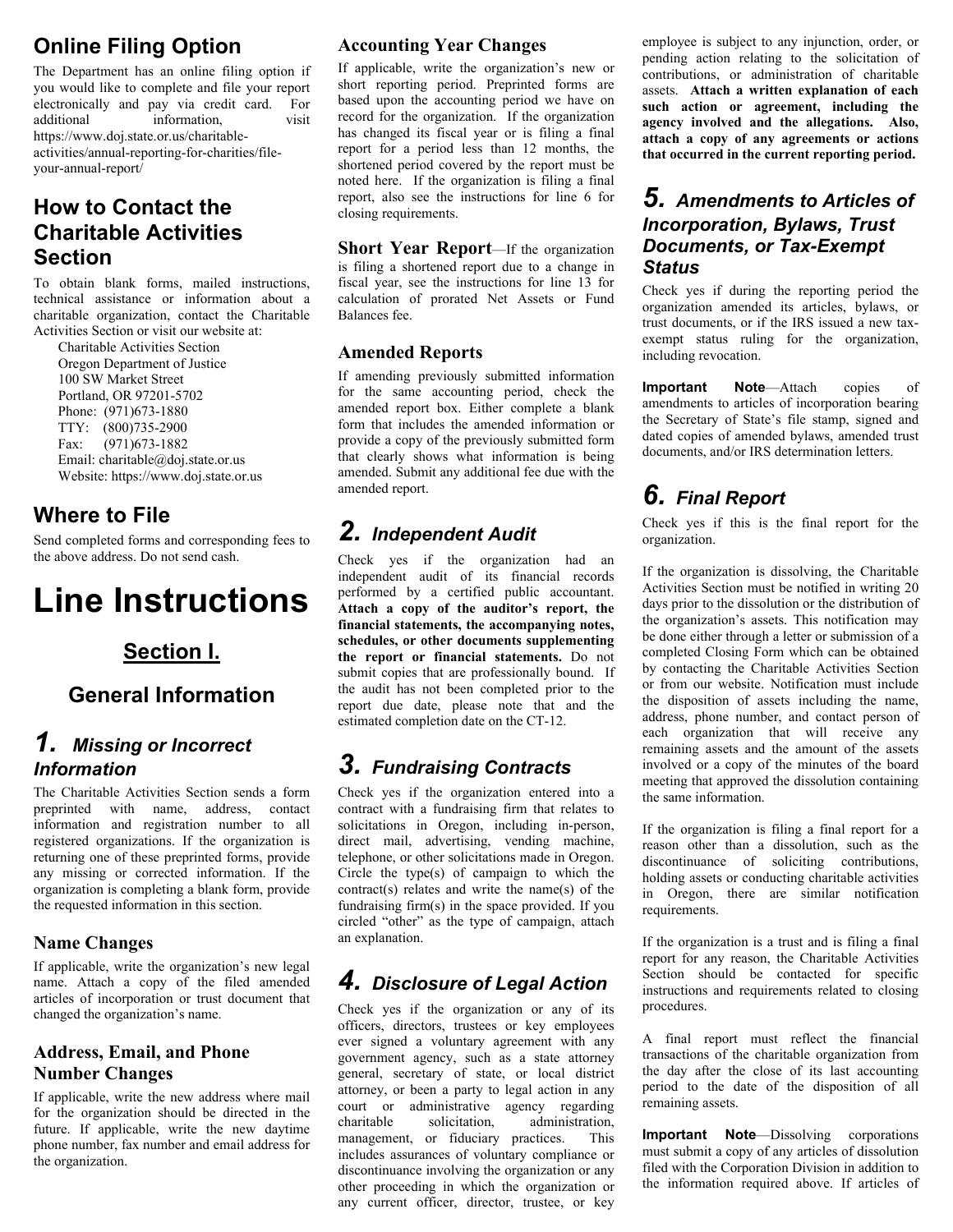dissolution have not been filed, then the anticipated date of dissolution must be provided.

**Important Note**—The organization must submit this information even if the distribution of assets has already occurred.

### *7. Who Keeps the Books?*

Indicate the person to be contacted if the organization's books need to be accessed for information or review. Either a business or personal phone number, email, and mailing address are acceptable. If the person does not have an email address, please note that on the form.

#### *8. Officers, Directors, Trustees, and Other Key Employees*

List each person who was an officer, director, trustee, or key employee (defined below) of the organization at any time during the year even if they are a volunteer and do not receive any compensation from the organization. Give the daytime phone number and preferred mailing address at which officers, etc., want the Charitable Activities Section to contact them. Use an attachment if there are more persons to list than there are lines available.

A failure to fully complete this part can subject the organization to late fees or civil penalties for filing an incomplete Form.

If the organization is an Oregon public benefit corporation, it must have a minimum of three individuals serving on its board of directors.

Officers include those officers required by applicable state law, such as president, secretary, or treasurer, and also includes the person(s) elected or appointed to implement the decisions of the governing body or for supervising the management, administration, or operation of the organization, regardless of title or the amount of compensation received. The CEO or Executive Director is an officer for purposes of this form. The top financial official may also be an officer if they are responsible for managing the organization's finances.

A **"key employee"** is any person, other than an officer, director, or trustee, who has responsibilities over the organization that are similar to those of its officers, directors, or trustees. If the organization attaches a 990 or 990EZ, it may rely on the IRS definition of key employee in the corresponding IRS instructions for purposes of this form.

#### Column (C)

If an IRS form is attached that includes complete and accurate compensation information, the phrase "See IRS Form" may be entered in lieu of completing this section.

Otherwise, for each person listed, report the total amount of compensation paid or deferred for payment to a later date, including salary, fees, bonuses, benefits, taxable allowances or reimbursements, the value of noncash compensation, and severance payments.

Enter a zero in column (C) if the person was a volunteer and was not paid or did not accrue any compensation during the reporting year.

The organization may provide an attachment to explain the entire compensation package for any person listed in this part, including whether the compensation includes the payment of amounts previously deferred.

#### **Section II.**

#### *9. Total Revenue*

The Charitable Activities Section has adopted the definition for "Total Revenue" used by the Internal Revenue Service. If the organization completed one of the following IRS Forms for this reporting period, the Total Revenue figure should come from the line number listed:

- IRS Form 990, Part I, line 12 (current year)
- IRS Form 990-EZ, Part I, line 9
- IRS Form 990-PF, Part I, line 12a
- IRS Form 1041, line 9

If the organization was not required to complete one of these IRS Forms, or filed an IRS Form 990-N, a summary of what constitutes Total Revenue is provided within these instructions. A more detailed definition can be found in the IRS instructions for the forms listed above.

"Total Revenue" includes such items as:

- Contributions, gifts, or grants
- donated real property
- donated thrift items
- membership dues & assessments
- program service revenue
- government fees & contracts
- interest or dividend income
- gross rental income less rental expense
- other investment income
- gain or loss on sales of assets other than inventory
- gain or loss from special events & activities which may include bingo, raffles, and Monte Carlo events
- gain or loss on sale of inventory
- all other sources of revenue.
- include amounts obtained from both Oregon and out of state sources.

To report contributions received in a form other than cash, use the market value as of the date of the contribution. When market value cannot be readily determined, use an appraised or estimated value.

To determine the amount of any noncash contribution that is subject to an outstanding debt, subtract the debt from the property's fair market value in assigning a value to the revenue received. "Fair market value" is the amount a reasonable person would pay for the item at the time it was donated to the organization.

**Important Note**—Do not include the value of services donated to the organization, or items such as the free use of materials, equipment, or facilities in reporting Total Revenue.

**Important Note**—If Total Revenue is zero, attach an explanation of why Total Revenue is zero and indicate whether the organization plans to continue operations. See the instructions for line 6 if this is the organization's final report.

## *10. Revenue Fee*

Use the Total Revenue figure from **line 9** to calculate the revenue fee according to the following schedule.

#### **Revenue Fee Schedule**

| <b>Amount on Line 9</b> | Revenue Fee |         |     |
|-------------------------|-------------|---------|-----|
| \$<br>0                 |             | 24.999  | 20  |
| 25.000                  |             | 49.999  | 50  |
| 50.000                  |             | 99.999  | 90  |
| 100,000                 |             | 249.999 | 150 |
| 250,000                 |             | 499.999 | 200 |
| 500,000                 |             | 999.999 | 300 |
| 1.000.000               | nr          | more    | 400 |

The maximum amount subject to a revenue fee is \$1,000,000. The maximum revenue fee is \$400. The minimum revenue fee is \$20, even if total revenue is zero or a negative amount.

#### *11. Net Assets or Fund Balances at the End of the Reporting Period*

The Charitable Activities Section has adopted the definitions for "Net Assets" and "Fund Balances" used by the Internal Revenue Service. If the organization completed one of the following IRS forms for this reporting period, the Net Assets or Fund Balances figure should come from the line number listed:

- IRS Form 990, Part I, line 22 (end of year)
- IRS Form 990-EZ, Part I, line 21
- IRS Form 990-PF, Part III, line 6

If the organization was not required to complete one of these IRS forms, or filed an IRS Form 900-N, a summary of what constitutes Net Assets or Fund Balances is provided below. A more detailed definition can be found in the IRS instructions for the forms listed above.

Net Assets and Fund Balances refer to the organization's assets minus liabilities.

"Assets" are items of value to the organization, such as cash, receivables less any allowance for doubtful accounts, inventory, prepaid expenses, investments, land, buildings & equipment less any accumulated depreciation if the organization records depreciation.

"Liabilities" are the amount of debts and obligations owed by the organization, such as accounts payable, accrued expenses, deferred revenue, loans, and mortgages.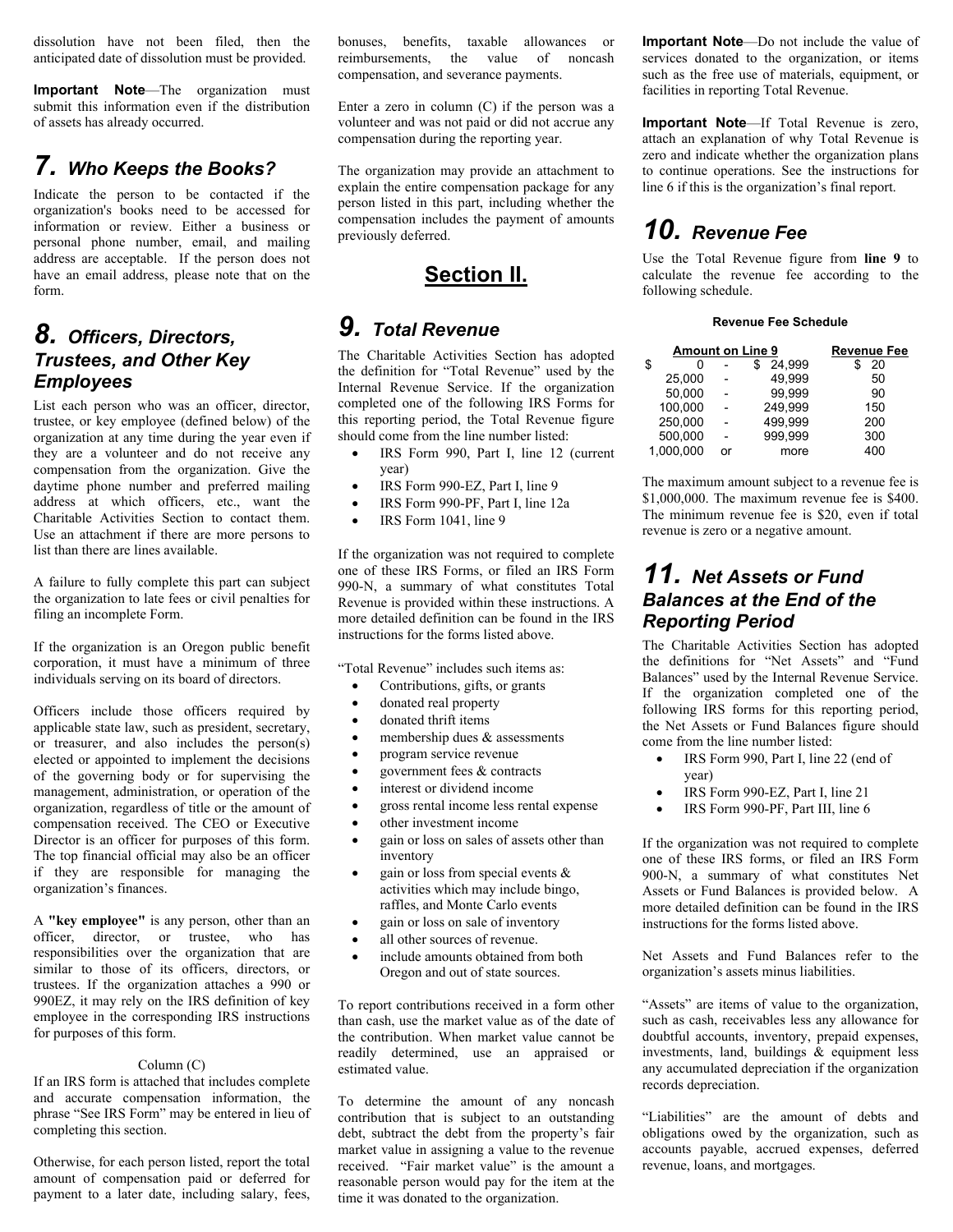### *12. Net Fixed Assets Used to Conduct Charitable Activities*

Enter the amount of the organization's Net Fixed Assets that were held for use in the operation of charitable activities at the end of the reporting period.

**Important Note**—**You should not include any cash, bank accounts, stock holdings, investment accounts, or other liquid assets in Line 12.** Line 12 should only include fixed assets that are used for charitable purposes, such as land, buildings, or equipment.

The following instructions provide guidance on how to calculate Net Fixed Assets, where the amount may be located on the organization's IRS return, and whether that amount should be adjusted to include only those fixed assets used for charitable purposes.

The Charitable Activities Section defines "Net Fixed Assets" as the organization's book value (cost or other basis less any accumulated depreciation) of all owned land, buildings, or equipment, **that are used directly for charitable purposes**. For example, if the charity owns and operates a museum, the building that houses the museum is a net fixed asset. However, undeveloped land, a building owned and used for rental income, or any other fixed asset used for investment purposes should not be included in Line 12. Accordingly, the net fixed assets used for charitable purposes on Line 12 may be less than the organization's total net fixed assets.

If the organization completed one of the following IRS Forms for this reporting period and all its Net Fixed Assets are held for use in conducting charitable activities, the figure should come from the line number listed:

- IRS Form 990, Part X, line 10c
- IRS Form 990-EZ, Part II, line 23B
- IRS Form 990-PF, Part II, line 14b

If the organization was not required to complete one of these IRS Forms, or filed an IRS Form 990-N, this figure will need to be calculated from the organization's accounting records, but the 990/990EZ can be used as worksheets to determine the amount to report.

## *13. Amount Subject to Net Assets or Fund Balances Fee*

Subtract line 12 from line 11. If the result is less than \$50,000 enter \$0 on line 13. If the result is more than \$20,000,000 enter \$20,000,000.

| Example #1 | line 11<br>line 12<br>line 13 | \$100,000<br>(25,000)<br>75.000 | 75 000 |
|------------|-------------------------------|---------------------------------|--------|
| Example #2 | line 11<br>line 12<br>line 13 | \$100,000<br>(80,000)<br>20.000 |        |

**Important Note**—If the organization is filing a short report of less than one year due to a change in accounting periods, the amount entered on line 13 should be prorated by the number of months covered by the report. To determine the prorated amount, divide the amount determined above by 12 and multiply by the number of months covered by the short report. No similar proration should be made if the short report is due to the initial or final reporting period.

### *14. Net Assets or Fund Balances Fee*

Multiply the amount subject to a Net Assets or Fund Balances fee from line 13 by .0001 and enter this figure on line 14. Round to the nearest whole dollar. If the result is less than \$5 enter \$0. If the amount is more than \$2,000 enter \$2,000.

## *15. Late Fees*

If the report is not filed or the fee is not paid by the due date (or the extended due date), an initial late fee of \$20 will be due. If the report or payment remains outstanding more than 13 months past the end of the fiscal year covered by the report, the late fee will increase to \$50. If the delinquency is not corrected within 16 months of the end of the fiscal year covered by the report, the late fee increases to \$100.

#### **Late Fee Schedule**

| Fiscal   | Late          | Late           | Late              |
|----------|---------------|----------------|-------------------|
| Year     | Report        | Report         | Report            |
| Fnd      | Received      | Received       | Received          |
| Dates    | <b>Before</b> | <b>Between</b> | <b>After This</b> |
|          | <b>This</b>   | <b>These</b>   | Date              |
|          | Date          | Dates          |                   |
| Late     |               |                |                   |
| Fee:     | \$20          | \$50           | \$100             |
| 12/31/19 | 2/1/21        | $2/1/21-$      | 4/30/21           |
|          |               | 4/30/21        |                   |
| 1/31/20  | 3/1/21        | 3/1/21         | 5/31/21           |
|          |               | 5/31/21        |                   |
| 2/28/20  | 4/1/21        | $4/1/21 -$     | 6/30/21           |
|          |               | 6/30/21        |                   |
| 3/31/20  | 5/1/21        | $5/1/21 -$     | 7/31/21           |
|          |               | 7/31/21        |                   |
| 4/30/20  | 6/1/21        | $6/1/21-$      | 8/31/21           |
|          |               | 8/31/21        |                   |
| 5/31/20  | 7/1/21        | $7/1/21-$      | 9/30/21           |
|          |               | 9/30/21        |                   |
| 6/30/20  | 8/1/21        | $8/1/21 -$     | 10/31/21          |
|          |               | 10/31/21       |                   |
| 7/31/20  | 9/1/21        | $9/1/21 -$     | 11/30/21          |
|          |               | 11/30/21       |                   |
| 8/31/20  | 10/1/21       | $10/1/21 -$    | 12/31/21          |
|          |               | 12/31/21       |                   |
| 9/30/20  | 11/1/21       | $11/1/21-$     | 1/31/22           |
|          |               | 1/31/22        |                   |
| 10/31/20 | 12/1/21       | 12/1/21-       | 2/28/22           |
|          |               | 2/28/22        |                   |
| 11/30/20 | 1/1/22        | $1/1/22$ -     | 3/31/22           |
|          |               | 3/31/22        |                   |

The above late fees apply automatically and cannot be waived. The Department has the authority to obtain additional civil penalties against the organization and its officers and directors or take other administrative action in connection with the failure to file timely reports.

## *16. Total Amount Due*

Add lines 10, 14, and 15. This is the total amount due. Make check or money order payable to the "Oregon Department of Justice". Do not send cash. Mail payment together with the report to:

> **Charitable Activities Section Oregon Department of Justice 100 SW Market Street Portland, Oregon 97201-5702**

**Important Note**—Indicate on the check the organization's 4 or 5-digit Oregon Department of Justice registration number. The registration number is located on line 1 of the preprinted Form CT-12 or can be obtained by contacting the Charitable Activities Section or looking up the charity on our website at https://justice.oregon.gov/Charities.

## *17. IRS Forms, Schedules, and Attachments*

**All organizations must attach a complete copy of all forms, supporting schedules, and attachments filed with the IRS, except publicly-supported charities are not required to attach Schedule B, Listing of Contributors.**

Even if your organization is not required to file a Form 990, 990-EZ, or 990-PF with the IRS, if the organization's revenues or net assets exceed certain thresholds, it may be required to complete one of these forms for Oregon purposes to meet the Charitable Activities Section's filing requirements.

In general, if your organization's total revenues are at least \$50,000, or its assets are more than \$100,000, you may be asked to complete a 990- EZ or 990 for Oregon purposes only. If the organization has not filed the form with the IRS, it should note on the form that it is for Oregon purposes only.

Additional instructions are provided below for 990-N filers and for organizations that do not file any type of 990 with the IRS.

**For 990-N Filers**—If your organization does not complete an IRS Form 990 or 990-EZ because it files an IRS form 990-N, the Charitable Activities Section will consider suspending the requirement to file a Form 990 or 990-EZ for Oregon purposes upon request.

If the organization files an IRS Form 990-N because its gross receipts are normally \$50,000 or less, but its assets are more than \$100,000, please contact this office in writing if you would like the Charitable Activities Section to consider suspending the requirement to file an IRS Form 990 or 990-EZ for Oregon purposes. The amount of assets in excess of \$100,000 is material to consideration of suspension requests. Please include a balance sheet or similar statement listing your assets to expedite review of your request.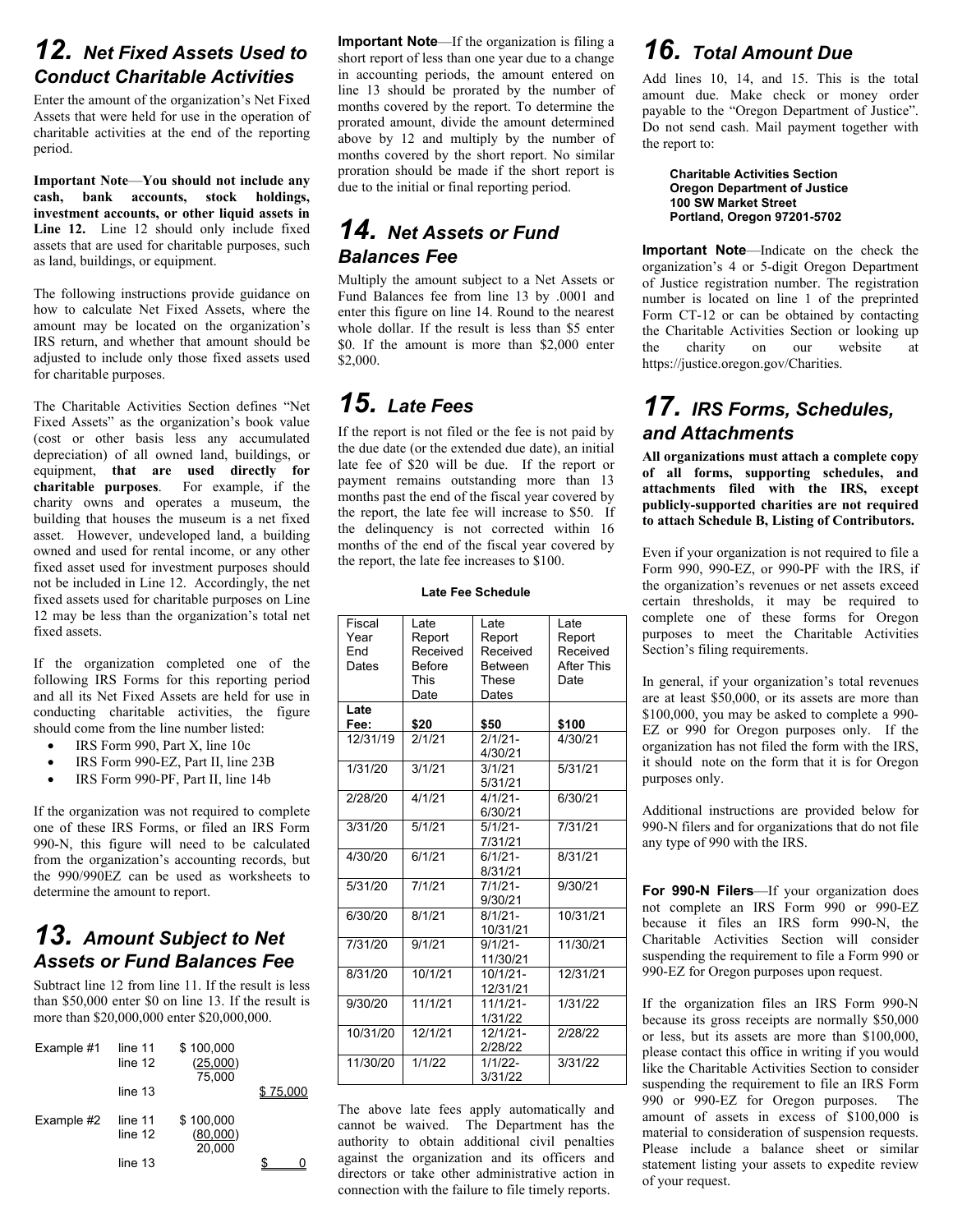**For organizations that do not file a 990/990EZ/990-N with the IRS.** Please attach to your CT-12 a copy of your Form 1120 or other return your organization has filed with the IRS for the reporting period. We will contact you if this office determines that a 990-EZ or 990 is required for Oregon purposes.

**Important Note**—Organizations that file Form 990 or 990-EZ with the IRS are not required to attach any schedule of contributors to filings with the Charitable Activities Section. Therefore, there is no requirement to attach Schedule B. However, if voluntarily submitted, this information may be made available for public inspection.

This exclusion does not apply to Form 990-PF filers who must submit their schedule of contributors.

**Important Note for CPAs/Paid Preparers/Beneficiaries –** Forms submitted to this office become a public record. In order to protect the privacy of named individuals, you should redact Social Security Numbers (if used) from the copy of the IRS Form 990/990-EZ/990- PF/5227/1041-A (Schedule K) submitted to this office. Although we endeavor to redact social security numbers from any forms we receive, we request your assistance in safeguarding this information by not including it in your submission.

#### **Signature Block**

To make the return complete, an authorized officer must sign in the space provided. For a corporation or association, this officer may be the president, vice president, treasurer, chief executive officer, executive director, chief financial officer, or other corporate officer, such as tax officer. A trustee, receiver, or assignee must sign any return he or she files for a trust. Signature stamps and labels are not acceptable. Power of Attorney signature is not accepted.

In the paid preparer's information section, include the name, daytime phone number, and address of any person who was paid by the organization to complete this report.